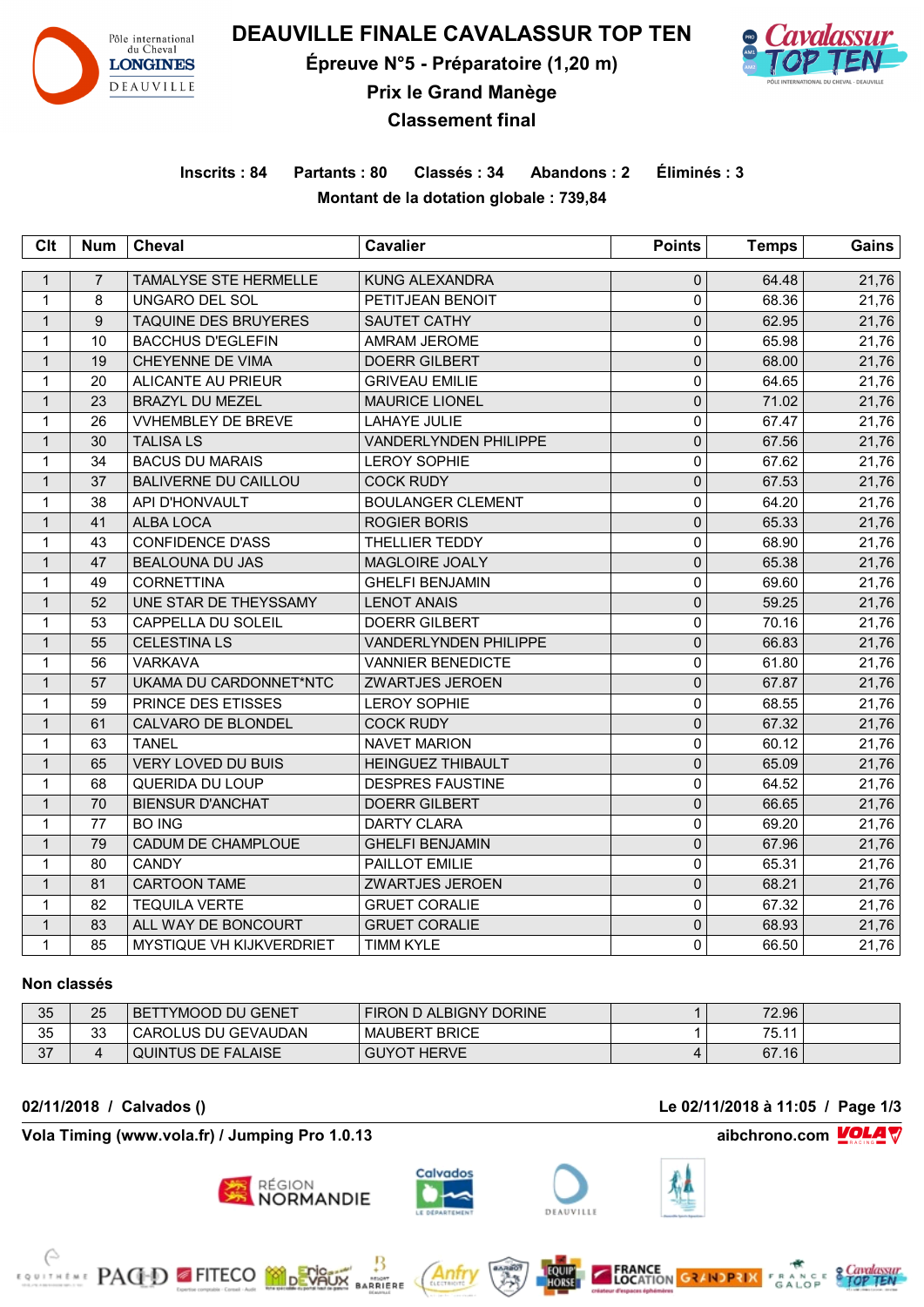

 $\Box$ 

# **DEAUVILLE FINALE CAVALASSUR TOP TEN Épreuve N°5 - Préparatoire (1,20 m) Prix le Grand Manège Classement final**



| Clt | <b>Num</b>     | <b>Cheval</b>              | <b>Cavalier</b>                | <b>Points</b>           | <b>Temps</b> | Gains |
|-----|----------------|----------------------------|--------------------------------|-------------------------|--------------|-------|
| 37  | 6              | ULUBERLUX DE CIRCEE        | VANCRAYELYNGHE BETTY           | $\overline{4}$          | 60.65        |       |
| 37  | 13             | <b>BARAKA LOUVO</b>        | <b>JOULIA EMILIE</b>           | $\overline{4}$          | 69.45        |       |
| 37  | 18             | <b>LAZARO</b>              | <b>CAVAILLON SEBASTIEN</b>     | $\overline{\mathbf{4}}$ | 66.27        |       |
| 37  | 22             | AFFIXE DU VALON            | THELLIER TEDDY                 | $\overline{4}$          | 69.37        |       |
| 37  | 28             | ULLINGTON DES NUITS        | POUL THIBAULT                  | $\overline{4}$          | 62.25        |       |
| 37  | 32             | AJOWAN DU CARDONNET*NTC    | ZWARTJES JEROEN                | $\overline{\mathbf{4}}$ | 66.49        |       |
| 37  | 39             | <b>BALLERINE DU PESTEL</b> | <b>NERAULT ELISE</b>           | $\overline{4}$          | 63.91        |       |
| 37  | 45             | CORLEONE DE BEAUFOUR       | <b>LESCANNE MALO</b>           | $\overline{\mathbf{4}}$ | 63.07        |       |
| 37  | 50             | <b>BALOUBELLE FLOREVAL</b> | <b>SCHILLEWAERT LAURE</b>      | $\overline{4}$          | 65.74        |       |
| 37  | 54             | <b>DARIUS Z</b>            | DODIN ALEXANDRA                | $\overline{\mathbf{4}}$ | 66.42        |       |
| 37  | 58             | <b>CHYPRIENNE TF</b>       | <b>MAUBERT BRICE</b>           | $\overline{\mathbf{4}}$ | 68.86        |       |
| 37  | 67             | PABLO DU LYS               | <b>BERTRAND CAROLINE</b>       | 4                       | 64.76        |       |
| 37  | 71             | <b>COBRA D'HARCOURT</b>    | <b>TERNON THIBAULT</b>         | $\overline{\mathbf{4}}$ | 68.97        |       |
| 37  | 73             | <b>URANIE DREAM</b>        | <b>LAMARE MARIE</b>            | 4                       | 68.80        |       |
| 37  | 74             | <b>LALOMA TAG</b>          | <b>HECART MARIE</b>            | $\overline{\mathbf{4}}$ | 65.31        |       |
| 37  | 75             | CIRKA DE L'ELFE            | <b>TAVERNE GASPARD</b>         | $\overline{\mathbf{4}}$ | 70.17        |       |
| 54  | 69             | <b>CORCOVADO LAS</b>       | COUTUREAU BRUNO                | $6\phantom{1}$          | 77.21        |       |
| 55  | 21             | <b>PASTO</b>               | <b>COURTOIS JEAN CHARLES</b>   | $\overline{7}$          | 82.73        |       |
| 55  | 31             | REBECCA DE LA DEME         | <b>VANNIER BENEDICTE</b>       | $\overline{7}$          | 80.43        |       |
| 57  | 11             | <b>BALOU'QUILL</b>         | <b>COCK RUDY</b>               | 8                       | 69.49        |       |
| 57  | 12             | MOSCHINO DE MUZE           | <b>BOUDANT FRANCOIS XAVIER</b> | $\bf 8$                 | 71.65        |       |
| 57  | 24             | <b>SAVEUR DES CHAMPS</b>   | <b>BOUET ROMAIN</b>            | 8                       | 64.60        |       |
| 57  | 27             | OLA DU COISEL              | PETIARD GWENAELLE              | $\bf 8$                 | 63.64        |       |
| 57  | 29             | <b>FLOOR S</b>             | <b>DODIN ALEXANDRA</b>         | 8                       | 66.63        |       |
| 57  | 44             | UNITED DE FA               | <b>AUBRY ALICE</b>             | $\bf 8$                 | 62.46        |       |
| 57  | 48             | <b>BABOU D'EGLEFIN</b>     | SOUSTER DYLAN                  | 8                       | 60.41        |       |
| 57  | 62             | <b>BEAUTIFUL D'ISKY</b>    | <b>BOULANGER CLEMENT</b>       | 8                       | 66.52        |       |
| 57  | 64             | <b>BLUE BIRD DUBISSON</b>  | THELLIER TEDDY                 | 8                       | 69.38        |       |
| 57  | 66             | <b>VERACRUZ DES DUNES</b>  | <b>LAMARE MARIE</b>            | $\bf 8$                 | 63.26        |       |
| 57  | 78             | <b>CALIDA HOY</b>          | <b>SEGALOT JULIA</b>           | 8                       | 65.45        |       |
| 57  | 84             | CAYMAN DE JOYARIE Z        | <b>TIMM KYLE</b>               | $\bf 8$                 | 70.28        |       |
| 69  | 14             | <b>AMERIGO</b>             | <b>DEROUSSEN LAUREN</b>        | 10                      | 76.08        |       |
| 70  | 35             | UNDERLIGHT DE LACK         | <b>AMRAM JEROME</b>            | 11                      | 80.30        |       |
| 71  | 5              | <b>BEMOL DE B'NEVILLE</b>  | <b>JUIN ALEXIS</b>             | 12                      | 64.34        |       |
| 71  | 36             | ALIEN D'AUTHOU             | <b>DOERR GILBERT</b>           | 12                      | 70.71        |       |
| 73  | 51             | <b>ALMEE CLASS</b>         | <b>ROBIN BENOIT</b>            | 17                      | 72.10        |       |
| 74  | 60             | <b>BOREAL SOLIER</b>       | AMRAM JEROME                   | 20                      | 67.33        |       |
| 75  | $\overline{2}$ | MISTRAL VD KAKEBEEK        | <b>DOERR GILBERT</b>           | 23                      | 99.62        |       |

# **Éliminé**

| 16            | <b>VICTORIA DU MESNIL</b> | <b>GUYOT ELISABETH</b> |  |  |
|---------------|---------------------------|------------------------|--|--|
| $\rightarrow$ | <b>NINUS</b>              | LEGRAND PAUL           |  |  |
| 46            | <b>VOLGA TAME</b>         | ZAMBAUX ALEXANDRE      |  |  |

**Vola Timing (www.vola.fr) / Jumping Pro 1.0.13 aibchrono.com MOLA** 

**EXAMPLE PACED FITECO MODERATION** 

**02/11/2018 / Calvados () Le 02/11/2018 à 11:05 / Page 2/3**





Anfr

₿

**BARRIERE**